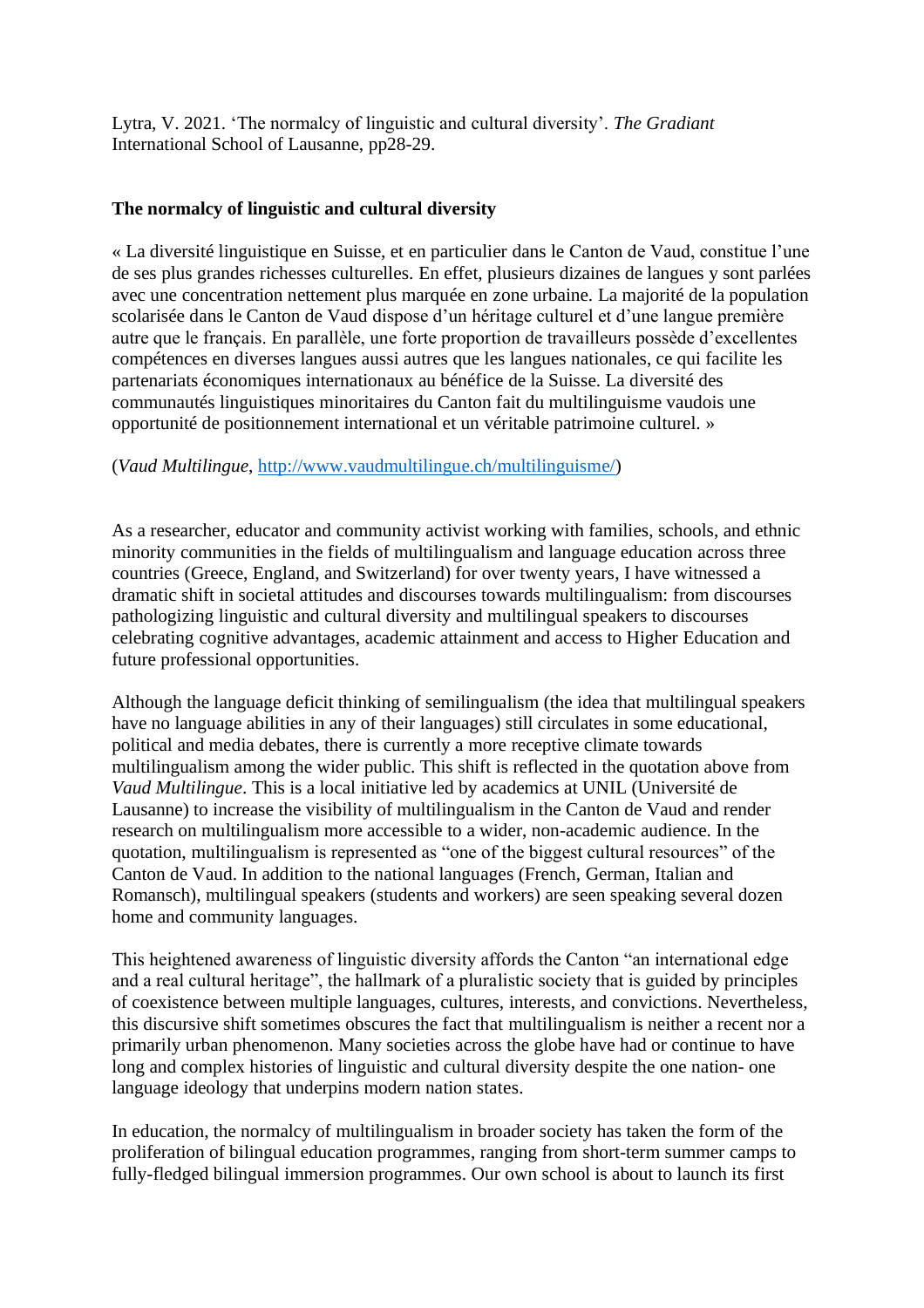bilingual summer camp and a dual-medium (English/French) bilingual immersion programme for early years in September 2021. In principle, these programmes take as their point of departure what Richard Ruiz (1984) has referred to as a "language as a resource" perspective. This perspective advocates for additive bilingualism (as opposed to subtractive bilingualism where students lose their language abilities in their first language as they increase their abilities in the new language) and affirms students and their families' multilingual identities and lived experiences. It also engages minority and majority communities in conversations about the importance of language and literacy learning for active democratic citizenship and imagining other viewpoints and reconceptualising identities.

## **A repertoire approach to language and language learning**

Within the fields of multilingualism and language education, Stephen May (2014) and other scholars of multilingualism have called the heightened research focus on multilingual language use across a wide range of contexts and speakers the "multilingual turn". The "multilingual turn" has urged scholars of multilingualism to rethink our understanding of language and language learning in the context of intensified human mobility within and across national borders.

Rather than viewing language as stable structures tied to a particular inheritance (e.g., of ethnicity, nationality, religion), language is understood in terms of repertoires of communicative resources that are tied to social and cultural activities we take part in our everyday lives. According to Blommaert and Backus (2012), language repertoires are conceptualised as follows:

- Language repertoires consist of the full range of our communicative resources. We deploy language varieties (e.g., regional, classed, diasporic varieties of English, French, Greek), styles (e.g., infused by our popular culture preferences and social affiliations), registers (e.g., academic, professional, associated with gaming and other cultural practices), genres (e.g., writing genres specific to formal educational environments) and accents to communicate and signal our sense of group membership and belonging.
- Language repertoires are in a constant state of flux. Language speakers develop multilingual repertoires across the life span. Repertoires are not acquired once and for all, but closely follow our biographical trajectories. Language speakers may add new resources to their repertoires, but they may also unlearn or loose previously learned language varieties, registers, styles, etc.
- Essentialised understandings of membership and belonging has been challenged by intensified human mobility and new digital technologies. Like our language repertoires, membership and belonging are understood as dynamic, changeable, and negotiable.
- Language learning takes place in formal (usually educational) and informal environments (e.g., in the family, peer group, through travel, the internet and social media).
- Language learning is never complete. It is impossible to know all the resources of a given language, even if that language is what we commonly refer to as our "mother tongue", or we identify as a "native speaker" of that language.
- Language resources are never neutral, and they are unequally distributed. Very early on in our language socialisation we learn that certain language varieties, registers and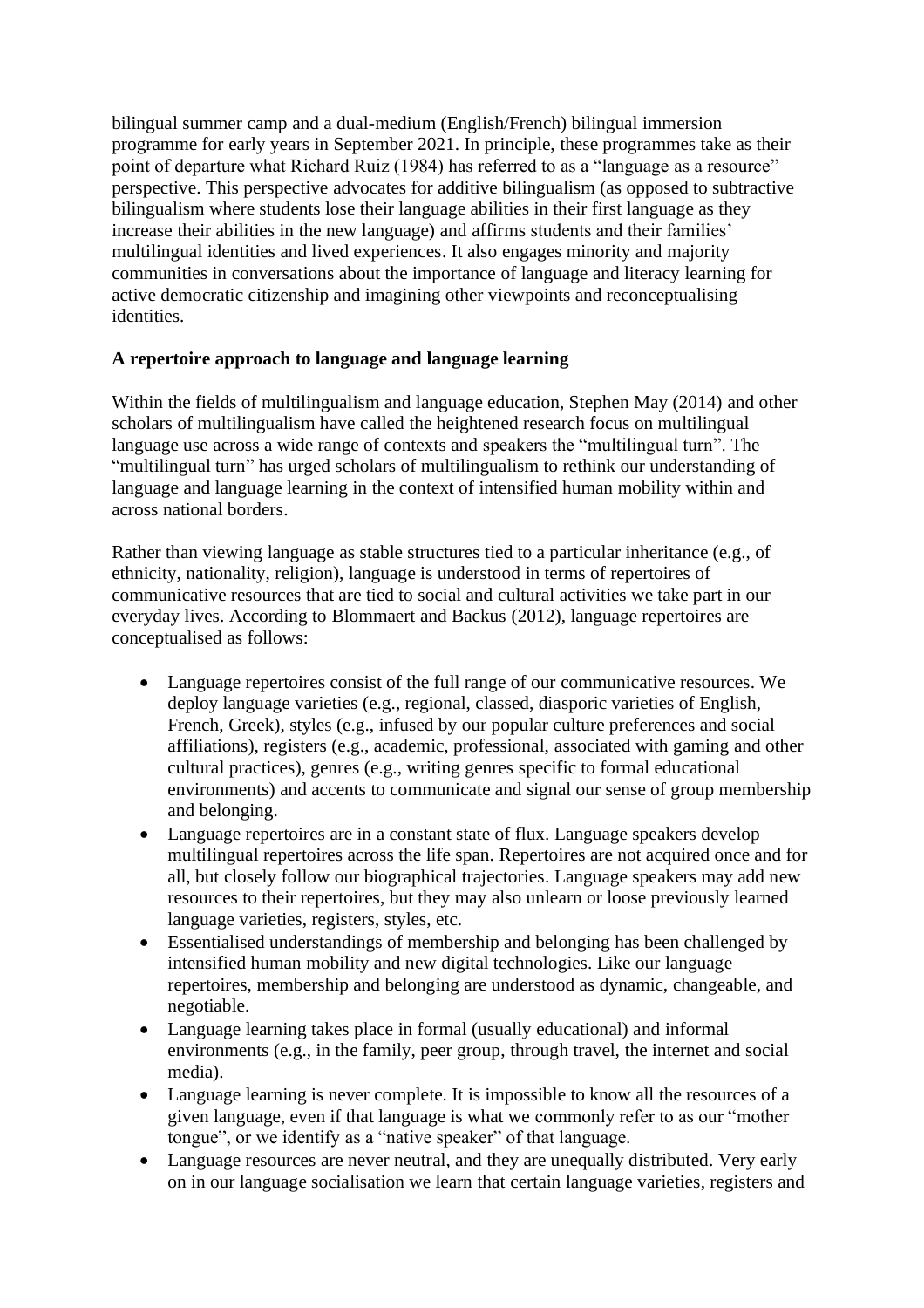styles are more valued than others in particular environments. For instance, where we live, academic varieties of French, German and English are highly valued in educational and professional environments while home and community languages are usually granted significantly less visibility.

• The social values we and society more broadly attach to language resources have real life consequences for processes of language use, maintenance and shift and can support or hinder our individual and collective efforts for language learning.

## **Beyond recognition to leveraging multilingualism as a resource for learning**

In our forthcoming edited book "Liberating language education: Personal, aesthetic and political perspectives" we advocate for going beyond an often-celebratory recognition of multilingualism to actively supporting language policies and pedagogies that leverage students and teachers' multilingual repertoires for learning in schools. We propose adopting a translingual and transcultural orientation that utilises students and teachers' multilingual repertoires and cultural knowledge for effective teaching and learning alongside developing students' capabilities in the academic varieties that are necessary for achieving at school and beyond. This orientation challenges the compartmentalisation of students' language resources into discrete boxes and valorises their multilingual identities and the normalcy of their multilingual experiences.

In practice, this means creating meaningful opportunities for students to critically reflect upon, question and integrate their multilingual resources and rich cultural expressions that often faded into the background in their everyday school lives as powerful and legitimate tool for meaning making. It means leveraging the purposeful use of code-switching, translation and translanguaging for pedagogical purposes, especially when the languages of schooling are different from the languages students and teachers speak at home and their communities. While such flexible language practices are common occurrence in many classrooms around the globe, they are often stigmatised or remain hidden in the margins of classroom talk, tucked away in informal peer group interactions. This is because they are often positioned outside the school's narrowly defined normative language use.

Normalising multilingualism in our schools and classrooms as a resource for learning means supporting approaches to education that are based on principles of equality, and social justice. It means listening to our students' diverse voices and putting their desires, biographies, and histories at the heart of the teaching and learning process.

## **References**

Blommaert, J. and Backus, A. (2012) Superdiverse repertoires and the individual. *Tilburg Papers in Culture Studies*. Paper 24.

Lytra. V., C. Ros i Solé, Anderson, J. and Macleroy, V. (eds) (Forthcoming) *Liberating Language Education: Personal, Aesthetic and Political Perspectives.* Bristol: Multilingual Matters.

May, S. (ed) (2014) *The Multilingual Turn: Implications for SLA, TESOL and Bilingual Education.* New York: Routledge/Taylor & Francis.